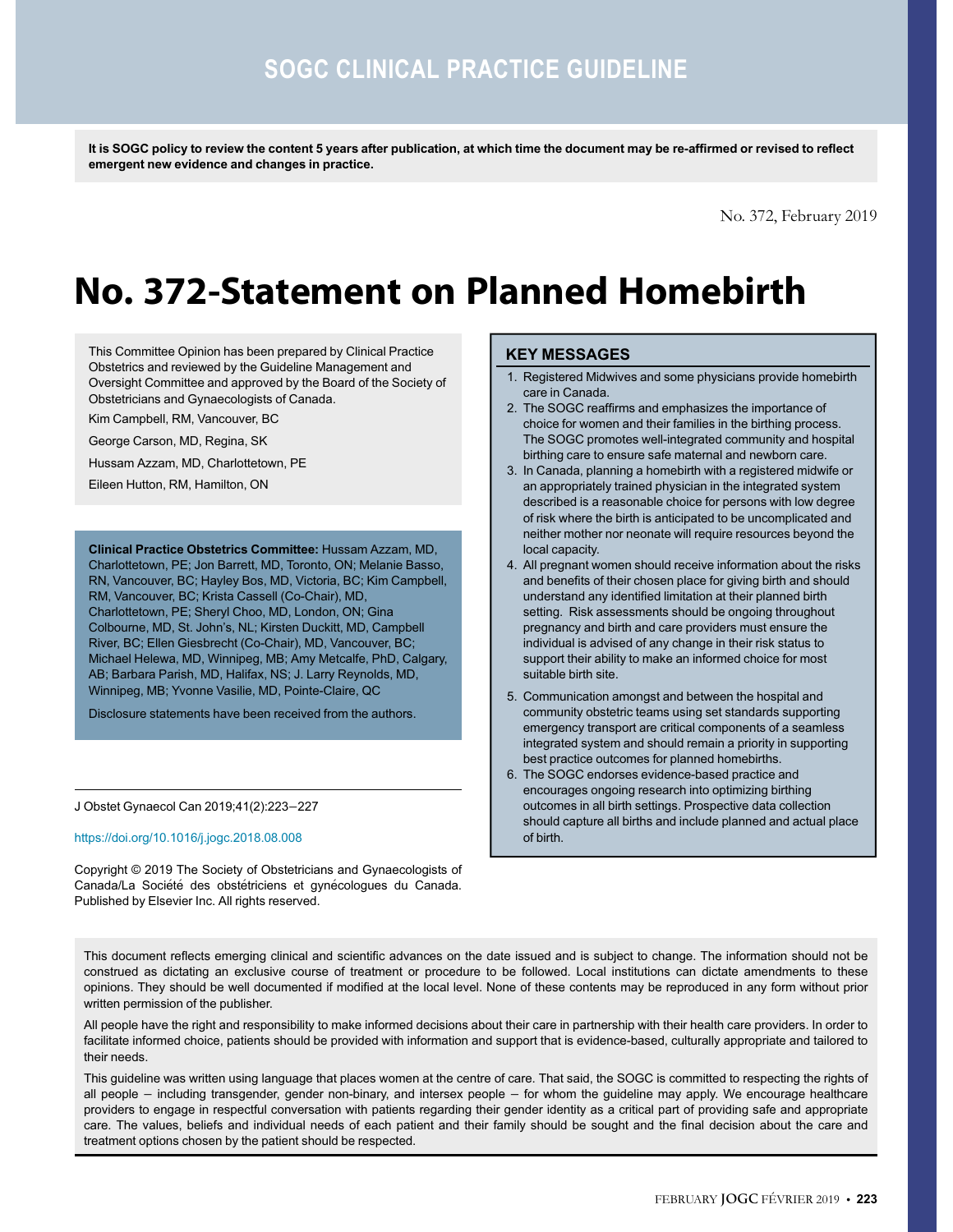#### PLACE OF BIRTH

The SOGC Policy Statement on Midwifery states: "SOGC recognizes and stresses the importance of choice for women and their families in the birthing process. The SOGC recognizes that women want to choose the setting in which they will give birth. All women should receive information about the risks and benefits of their chosen place for giving birth and should understand any identified limitation of care at their planned birth setting. The SOGC endorses evidence-based practice and encourages ongoing research into the safety of birth settings."<sup>1</sup>

The SOGC values the importance of choice. Options may be limited, and sometimes plans may change. Decisions regarding place of birth must take into consideration available resources, the evolving health of mother and baby, and the mother's beliefs, values, and wishes. For example, some communities have no birth care providers; some have no midwives and few physicians who practice obstetrics offer homebirth services. Where midwifery is available, birthplace options may include home, free-standing birth centre, or hospital.

Out-of-hospital birth numbers are rising in Canada.<sup>2,3</sup> The increase may be attributed to the growth of available midwifery services, a desire for a low-intervention birth, and increasing comfort with birth outside of a hospital setting.<sup>4</sup> Canadian regulated health care providers, including Registered Midwives and physicians with specific expertise, may offer choice of birthplace as a standard of care within their jurisdictions. Registered Midwives in most jurisdictions in Canada are required to offer choice of birthplace for appropriately screened individuals who have a low degree of risk and where the birth is anticipated to be uncomplicated. Quality standards set by provincial and territorial regulators require Registered Midwives who attend homebirth to have hospital privileges, a second qualified care provider present at the birth, emergency equipment and supplies, and ongoing risk assessment and emergency transport protocols.

Midwives in all regulated settings are publicly funded regardless of place of birth and are well integrated into the health care system. This team-based approach involves anticipatory planning in the event a transfer to hospital is necessitated.

Although safety of planned homebirth is debated in some jurisdictions, most notably the United States, many other settings such as the United Kingdom, The Netherlands, and New Zealand support this choice, as do Canadian provincial and territorial governments. For example, there are no regulatory restrictions on physicians in most Canadian jurisdictions for providing intrapartum care at home.<sup>a</sup> Randomized controlled trials have proven unfeasible due to lack of equipoise.<sup>8−10</sup> Publications are often difficult to compare as methodologies are complicated by lack of clarity on intended place of birth, risk status, standardization of provider qualifications or presence of qualified providers, appropriate comparison group, standardized language, accuracy of birth certificate data, accuracy of prospective data collection, and integration of homebirth providers into existing health care systems. To address these and other relevant issues, a systematic approach to appraise the quality of research on birth settings has been established.<sup>11</sup>

Findings from comparable universal health systems based upon the aforementioned criteria are helpful in providing outcomes that may be applicable to the Canadian homebirth context. Such findings include homebirth provided by regulated and integrated health care providers where transfer plans are pre-planned, and no punitive or financial disincentives exist for those transfers. Ideally, prospective data collection will reduce information bias; will accurately identify health care provider and risk assessment details in both home and hospital birth settings; will ensure appropriately matched comparison groups and standardized well-defined outcomes; and will ensure that the intended place of birth at outset of labour includes an intention-to-treat analysis. Considering these criteria and research from Canada and many similar settings, data support the safety of homebirth, with most studies reporting an association with improved maternal outcomes in lowrisk pregnancies, including fewer interventions and complications.12−<sup>30</sup>

#### ABBREVIATIONS

| CI.         | confidence interval                                      |
|-------------|----------------------------------------------------------|
| <b>RR</b>   | relative risk                                            |
| <b>SOGC</b> | Society of Obstetricians and Gynaecologists of<br>Canada |

<sup>&</sup>lt;sup>a</sup> At least 2 provincial physician regulatory colleges have removed restrictions from physicians attending homebirths. In 2001 the College of Physicians and Surgeons of Ontario rescinded their policy against physicians attending homebirths, stating that "there's no indication that a policy statement on homebirths is actually needed in the present-day environment (and) there is no need to separate homebirths from other medical procedures."<sup>5</sup> In 2009 the College of Physicians and Surgeons of British Columbia (CPSBC) rescinded its policy against homebirths.<sup>6</sup> In 2018, the CPSBC affirmed it "supports a woman's right to personal autonomy and decision making in obstetrical care and respects a physician's autonomy in their decision to offer home birth services to their patient."7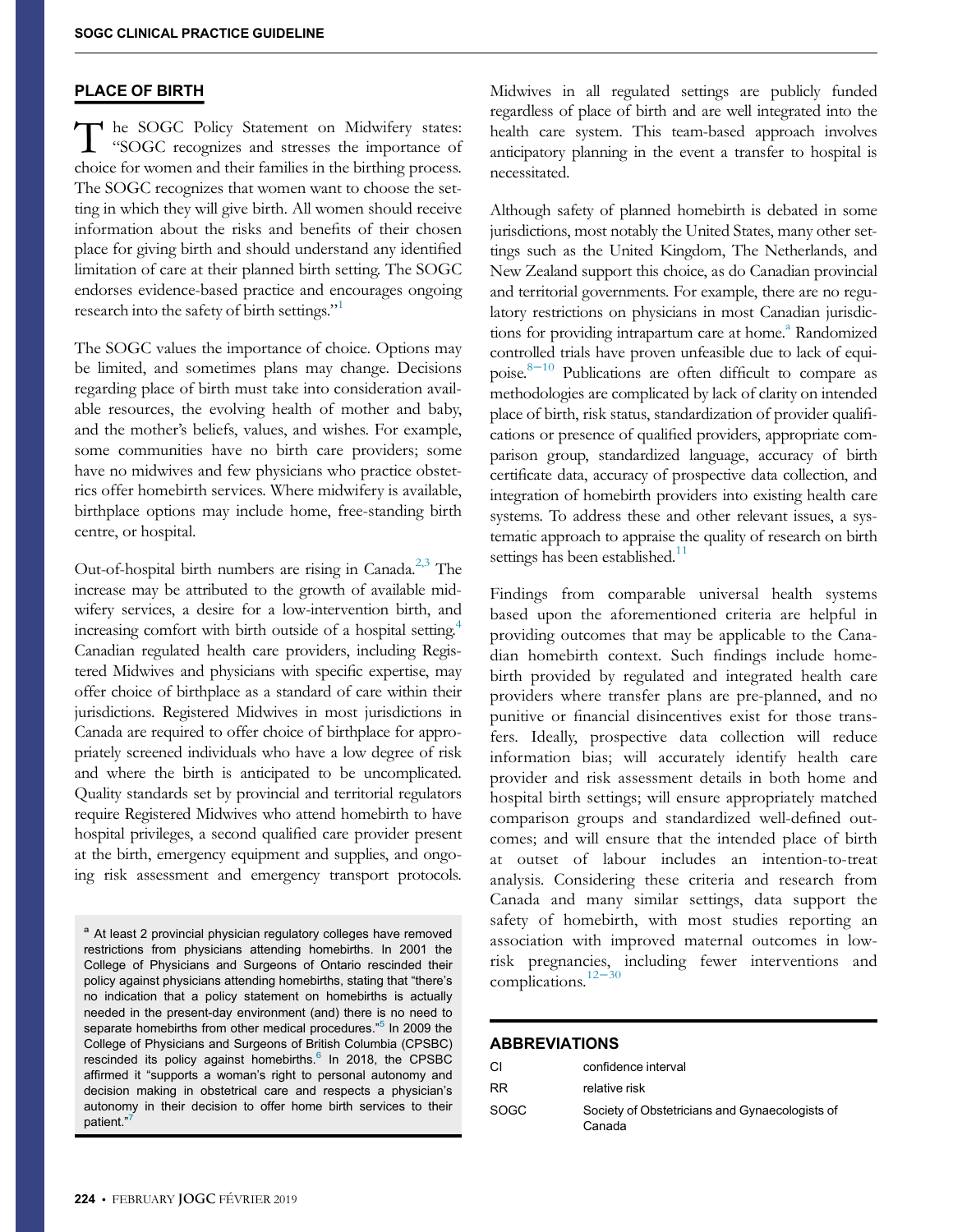Over the last 2 decades the Canadian experience with homebirth has been extensively studied. Outcomes in British Columbia and Ontario for 21 936 intended homebirths versus 23 508 intended hospital births, in which all births in both settings were attended by the same Registered Midwives, have been evaluated.<sup>18−20,28</sup> A meta-analysis of these 4 studies comparing outcomes for women planning homebirth with those planning hospital birth found a significant increase in spontaneous vaginal birth (91% vs. 85.9%; RR 1.06; 95% CI 1.05−1.07, P < 0.00001) and a significant reduction in interventions and maternal morbidity, including induced and augmented labour (6.4% vs. 19.1%; RR 0.61; 95% CI 0.58−0.65, P < 0.00001), pharmacologic pain relief (16.4% vs. 43.2%; RR 0.38; 95% CI 0.37−0.39,  $P < 0.00001$ ), obstetric anal sphincter injury (1.4% vs. 2.4%; RR 0.58; 95% CI 0.49–0.65,  $P < 0.00001$ , episiotomy (4.1% vs. 6.1%; RR 0.68; 95% CI 0.62−0.74, P < 0.00001), instrumented birth (3.1% vs. 5.5%; RR 0.56; 95% CI 0.53 −0.63, P < 0.00001), Caesarean birth (5.8% vs. 8.6%; RR 0.69; 95% CI 0.65−0.74, P < 0.00001), and infection (0.7% vs. 3.5%; RR 0.20; 95% CI 0.08–0.49,  $P = 0.0005$ .<sup>31</sup> Although postpartum hemorrhage occurred less often in those planning homebirth across studies, blood loss was measured differently, so the data were not pooled.

Outcomes of planned home births compared with planned hospital births attended by registered midwives in British Columbia and Ontario found no differences in intrapartum stillbirth and neonatal death in the first 28 days, excluding major anomalies (1.1/1000 vs. 0.9/ 1000; RR 1.26; 95% CI 0.70−2.28, P = 0.45). There were no differences for nullipara (1.9/1000 both groups; RR 0.99; 95% CI 0.45−2.21, P = 0.99) or parous clients (0.8 vs. 0.4/1000; RR 1.80; 95% CI 0.6−5.37, P = 0.29). Neonatal death in the first 7 days was not different (0.4/ 1000 vs. 0.6/1000; RR 0.71; 95% CI 0.23−2.25,  $P = 0.57$ ). Likewise, there were no differences in Apgar scores below 7 at 5 minutes (1.5% vs. 1.4.%; RR 1.09; 95% CI 0.76−1.58, P = 0.64), neonatal intensive care unit admission (1.5% vs. 1.7%; RR 0.89; 95% CI 0.68−1.16,  $P = 0.37$ , or severe adverse neonatal outcomes. These data sets are, like most, underpowered to report the occurrence of rare events such as maternal mortality.

Most studies that include countries where midwifery is regulated or integrated into the health care system, including Canada, describe comparable neonatal outcomes.12,13,15,18−20,26−29,32−<sup>35</sup> Perinatal morbidity and mortality were the primary outcomes analyzed in 743 070 low-risk intended homebirths and intended hospital births with midwives in the Netherlands.<sup>15</sup> There was no difference in perinatal mortality in the first 28 days

between intended homebirth or intended hospital birth for either nullipara (1.02/1000 for planned homebirths vs. 1.09/1000 for planned hospital births; odds ratio 0.99; 95% 95% CI 0.79−1.24) or parous women (0.59/1000 intended homebirths vs. 0.58/1000 for intended hospital births; adjusted odds ratio 0.99; 95% CI 0.87−1.55). Similarly, there were no differences between groups for neonatal intensive care unit admissions up to 28 days and low Apgar scores less than 7. The results were adjusted for gestational age, socioeconomic position, and ethnicity. These neonatal outcomes are consistent with the Canadian meta-analysis findings. Several studies from countries that do not meet Canadian standards for homebirth and lack the necessary criteria previously outlined have reported an increase in neonatal morbidity and mortality in out-of-hospital births.<sup>17,22,36–39</sup> These studies underscore the importance of a systems-based approach highlighted in Canada that supports homebirth safety.<sup>40</sup>

Thus, the data indicate that individuals at low risk for poor perinatal outcomes who plan homebirth with a regulated provider in an integrated health care system may have improved obstetric outcomes without increased neonatal morbidity or mortality.15,18−20,28,29,31 These findings may be associated with provider skill level, interprofessional collaboration and communication, a proactive system-based approach that supports complete home and hospital integration, timely and coordinated referral processes, protection from financial disincentives, the unique characteristics of those who plan homebirth, and full access to obstetric services should transfer from home to hospital be required. $40$ 

The SOGC reaffirms and emphasizes the importance of choice for individuals and their families in the birthing process. In Canada, homebirth with a registered midwife or an appropriately trained physician is a reasonable choice for those who are evaluated to be at lower risk of obstetric or neonatal complications. All pregnant women should receive information about the risks and benefits of their chosen place for giving birth and should understand any identified limitation at their planned birth setting. Risk assessments should be ongoing throughout pregnancy and birth, and care providers must ensure the individual is advised of any change in their risk status to support their ability to make an informed choice for most suitable birth site.

Communication among and between the hospital and community care providers and policies and procedures providing for timely and appropriate emergency transport are critical components of an integrated system and should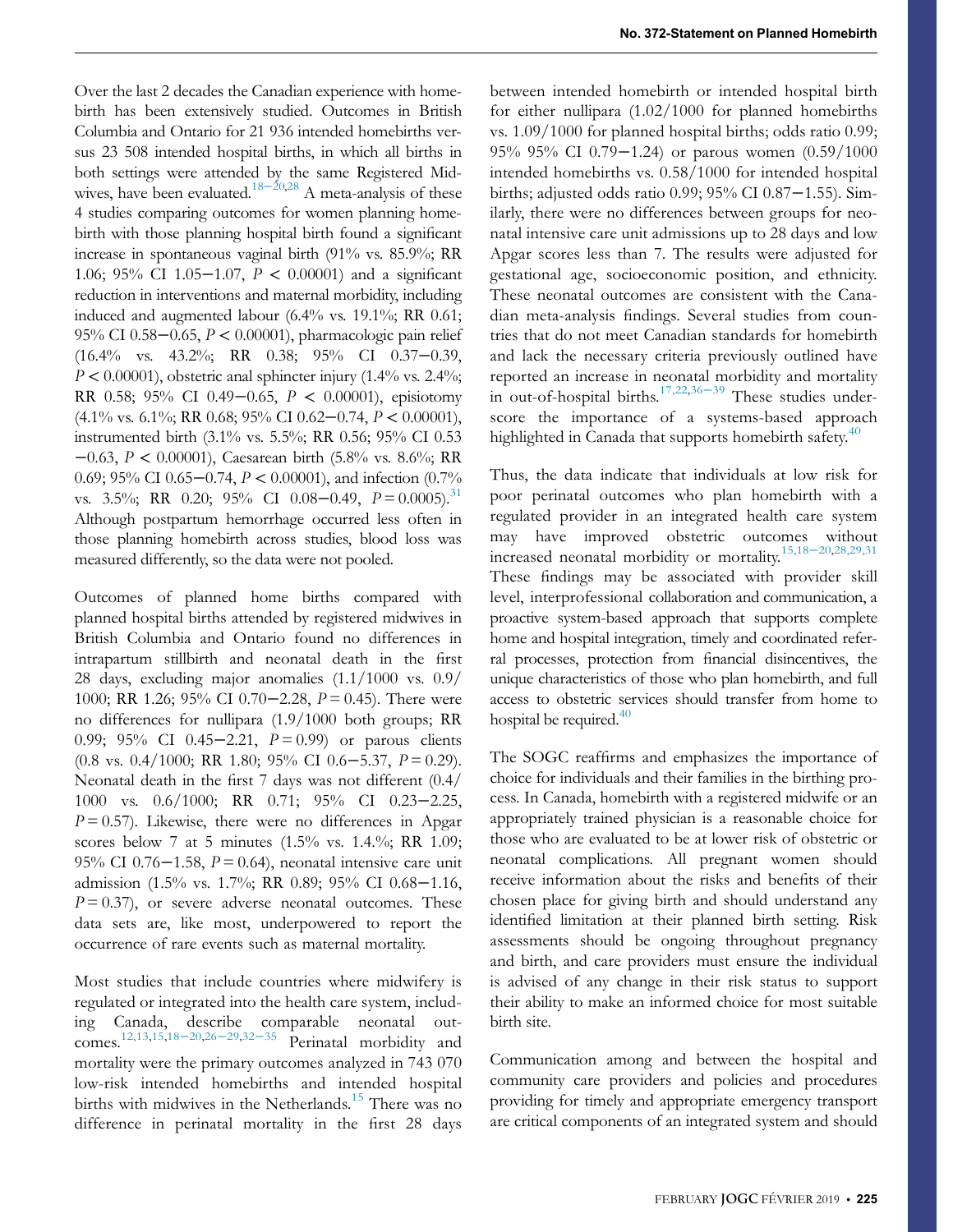remain a priority to support best practice outcomes. Where individuals make choices that are in conflict with recommendations, every effort should be made to maintain a therapeutic relationship and a respectful harm reduction approach from the team and include communication among all team members. SOGC Consensus Statement about multidisciplinary teams recognized the importance of collaborative practice and concluded that well-planned multidisciplinary care "will produce optimal care for our patients and rewarding and successful practices for all members of the care team."<sup>41</sup> The SOGC endorses evidence-based practice and encourages ongoing research into the safety of all birth settings. Prospective data collection should capture all births and include planned and actual place of birth.

### **REFERENCES**

- 1. Society of Obstetricians & Gynaecologists of Canada. Policy statement on midwifery. J Obstet Gynaecol Can 2009;31:662–3.
- 2. Better Outcomes Registry and Network Ontario. Data Analysis for Annual Report 2014-2016. Ottawa: Better Outcomes Registry and Network Ontario; 2016. Available at: https://www.bornontario.ca/assets/ documents/Annual%20report%202014-2016%20-%20Data%20Slides.pdf. Accessed September 4, 2018.
- 3. Perinatal Services BC. Midwifery Report: Deliveries in BC 2015/16. Vancouver: Perinatal Services BC; 2017. Available at: http://www. perinatalservicesbc.ca/Documents/Data-Surveillance/Reports/ SpecialReports/MidwiferyReport2015\_16.pdf. Accessed September 4, 2018.
- 4. Murray-Davis B, McDonald H, Rietsma A, et al. Deciding on home or hospital birth: results of the Ontario Choice of Birthplace Survey. Midwifery 2014;30:869–76.
- 5. College of Physicians and Surgeons of Ontario. Members dialogue 2001.
- 6. College of Physicians and Surgeons of British Columbia. Professional standards and guidelines: planned homebirths. Vancouver 2009−2017.
- 7. College of Physicians and Surgeons of British Columbia. Personal correspondence December 12, 2018. Kelly Newton, CPSB Practice Standards Coordinator.
- 8. Dowswell T, Thornton JG, Hewison J, et al. Should there be a trial of home versus hospital delivery in the United Kingdom? BMJ 1996;312:753–7.
- 9. Hendrix M, Van Horck M, Moreta D, et al. Why women do not accept randomisation for place of birth: feasibility of a RCT in the Netherlands. BJOG 2009;116:537–42. discussion 542−4.
- 10. Zielinski R, Ackerson K, Kane Low L. Planned home birth: benefits, risks, and opportunities. Int J Womens Health 2015;7:361–77.
- 11. Vedam S, Rossiter C, Homer CSE, et al. The ResQu Index: a new instrument to appraise the quality of research on birth place. PLoS One 2017;12:e0182991.
- 12. Catling-Paull C, Coddington RL, Foureur MJ, et al. Publicly funded homebirth in Australia: a review of maternal and neonatal outcomes over 6 years. Med J Aust 2013;198:616–20.
- 13. Cox KJ, Schlegel R, Payne P, et al. Outcomes of planned home births attended by certified nurse-midwives in southeastern Pennsylvania, 1983- 2008. J Midwifery Womens Health 2013;58:145–9.
- 14. Davis D, Baddock S, Pairman S, et al. Planned place of birth in New Zealand: does it affect mode of birth and intervention rates among low-risk women? Birth 2011;38:111–9.
- 15. de Jonge A, Geerts CC, van der Goes BY, et al. Perinatal mortality and morbidity up to 28 days after birth among 743 070 low-risk planned home and hospital births: a cohort study based on three merged national perinatal databases. BJOG 2015;122:720–8.
- 16. de Jonge A, Mesman JA, Mannien J, et al. Severe adverse maternal outcomes among low risk women with planned home versus hospital births in The Netherlands: nationwide cohort study. BMJ 2013;346:f3263.
- 17. Grunebaum A, McCullough LB, Sapra KJ, et al. Apgar score of 0 at 5 minutes and neonatal seizures or serious neurologic dysfunction in relation to birth setting. Am J Obstet Gynecol 2013;209:323. e1−6.
- 18. Hutton EK, Reitsma AH, Kaufman K. Outcomes associated with planned home and planned hospital births in low-risk women attended by midwives in Ontario, Canada, 2003-2006: a retrospective cohort study. Birth 2009;36:180–9.
- 19. Janssen PA, Lee SK, Ryan EM, et al. Outcomes of planned home births versus planned hospital births after regulation of midwifery in British Columbia. CMAJ 2002;166:315–23.
- 20. Janssen PA, Saxell L, Page LA, et al. Outcomes of planned home birth with registered midwife versus planned hospital birth with midwife or physician. CMAJ 2009;181:377–83.
- 21. Johnson KC, Daviss BA. Outcomes of planned home births with certified professional midwives: large prospective study in North America. BMJ 2005;330:1416.
- 22. Kennare RM, Keirse MJ, Tucker GR, et al. Planned home and hospital births in South Australia, 1991-2006: differences in outcomes. Med J Aust 2010;192:76–80.
- 23. Lindgren HE, Radestad IJ, Christensson K, et al. Outcome of planned home births compared to hospital births in Sweden between 1992 and 2004. A population-based register study. Acta Obstet Gynecol Scand 2008;87:751–9.
- 24. Nove A, Berrington A, Matthews Z. Comparing the odds of postpartum haemorrhage in planned home birth against planned hospital birth: results of an observational study of over 500,000 maternities in the UK. BMC Pregnancy Childbirth 2012;12:130.
- 25. Birthplace in England Collaborative GroupBrocklehurst P, Hardy P, et al. Perinatal and maternal outcomes by planned place of birth for healthy women with low risk pregnancies: the Birthplace in England national prospective cohort study. BMJ 2011;343:d7400.
- 26. Hiraizumi Y, Suzuki S. Perinatal outcomes of low-risk planned home and hospital births under midwife-led care in Japan. J Obstet Gynaecol Res 2013;39:1500–4.
- 27. Homer CS, Thornton C, Scarf VL, et al. Birthplace in New South Wales, Australia: an analysis of perinatal outcomes using routinely collected data. BMC Pregnancy Childbirth 2014;14:206.
- 28. Hutton EK, Cappelletti A, Reitsma AH, et al. Outcomes associated with planned place of birth among women with low-risk pregnancies. CMAJ 2016;188:E80–90.
- 29. Rossi AC, Prefumo F. Planned home versus planned hospital births in women at low-risk pregnancy: A systematic review with meta-analysis. Eur J Obstet Gynecol Reprod Biol 2018;222:102–8.
- 30. Janssen PA, Lee SK, Ryan ER, et al. An evaluation of process and protocols for planned home birth attended by regulated midwives in British Columbia. J Midwifery Womens Health 2003;48:138–45.
- 31. Association of Ontario Midwives. Choice of Birthplace: Guideline for Discussing Choice of Birthplace With Clients: Methodology and Review of Evidence. Toronto: Association of Ontario Midwives; 2017. Available at: https://www.